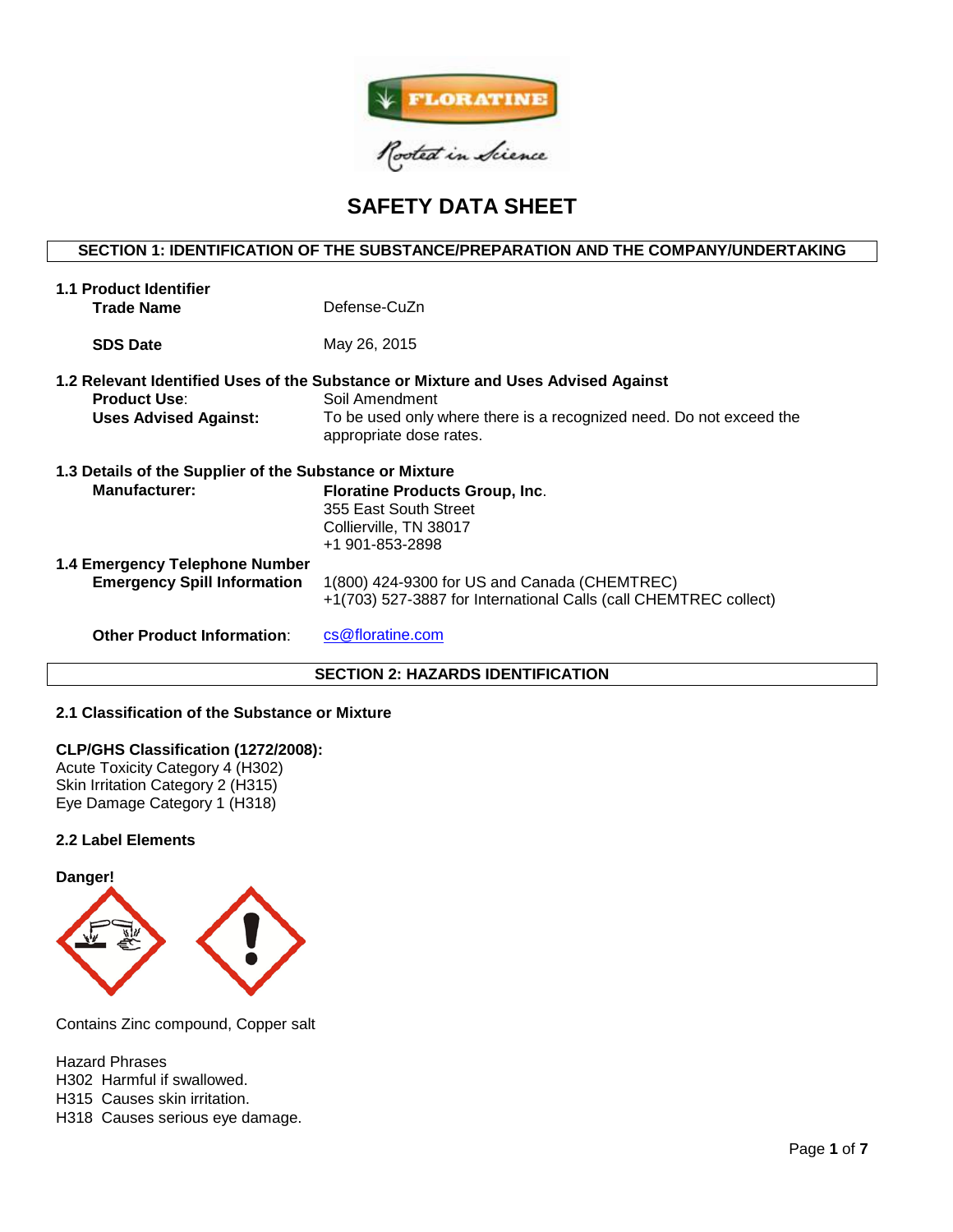Precautionary Phrases:

P264 Wash thoroughly after handling.

P270 Do not eat, drink or smoke when using this product.

P280 Wear protective gloves, eye protection and face protection.

P301 + P312 IF SWALLOWED: Call a POISON CENTER if you feel unwell.

P330 Rinse mouth.

P302 + P352 IF ON SKIN: Wash with plenty of soap and water.

P332 + P313 If skin irritation occurs: Get medical attention.

P362 + P364 Take off contaminated clothing and wash it before reuse.

P305 + P351 + P338 IF IN EYES: Rinse cautiously with water for several minutes. Remove contact lenses, if present and easy to do. Continue rinsing.

P310 Immediately call a POISON CENTER.

P501 Dispose of contents and container in accordance with local and national regulations.

# **2.3 Other Hazards:** None

# **SECTION 3: COMPOSITION/INFORMATION ON INGREDIENTS**

| <b>Chemical Name</b> | <b>CAS Number /</b><br><b>EINECS Number /</b><br><b>REACH Reg.</b><br><b>Number</b> | $%$ (w/w) | <b>CLP/GHS Classification</b><br>(1272/2008)                      |
|----------------------|-------------------------------------------------------------------------------------|-----------|-------------------------------------------------------------------|
| Copper Salt          | 7758-98-7<br>231-847-6                                                              | 20-40     | Acute Tox. 4 (H302)<br>Skin Irrit. 2 (H315)<br>Eye Irrit.2 (H319) |
| Zinc Compound        | 7733-02-0<br>231-793-3                                                              | 60-80     | Acute Tox. 4 (H302)<br>Eye Dam 1(H318)                            |

See Section 16 for full text of GHS and EU Classifications.

## **SECTION 4: FIRST AID MEASURES**

## **4.1 Description of First Aid Measures**

#### **First Aid**

**Eye contact:** In case of contact with eyes, flush immediately with water for at least 15 minutes while lifting the upper and lower lids. Get immediate medical attention.

**Skin contact:** Wash with soap and water. Get medical attention if irritation develops or persists.

- **Inhalation:** Remove victim to fresh air. Get medical attention if irritation develops or persists.
- **Ingestion:** Do not induce vomiting unless directed to do so my medical personnel. If the person is alert, have them rinse their mouth with water and sip one glass of water. Call a poison center or physician for advice. Never give anything my mouth to an unconscious or drowsy person.

## **See Section 11 for more detailed information on health effects.**

**4.2 Most Important symptoms and effects, both acute and delayed:** Causes severe eye irritation or damage. May cause skin irritation. Inhalation of dust may cause upper respiratory tract irritation. Swallowing may cause nausea and diarrhea.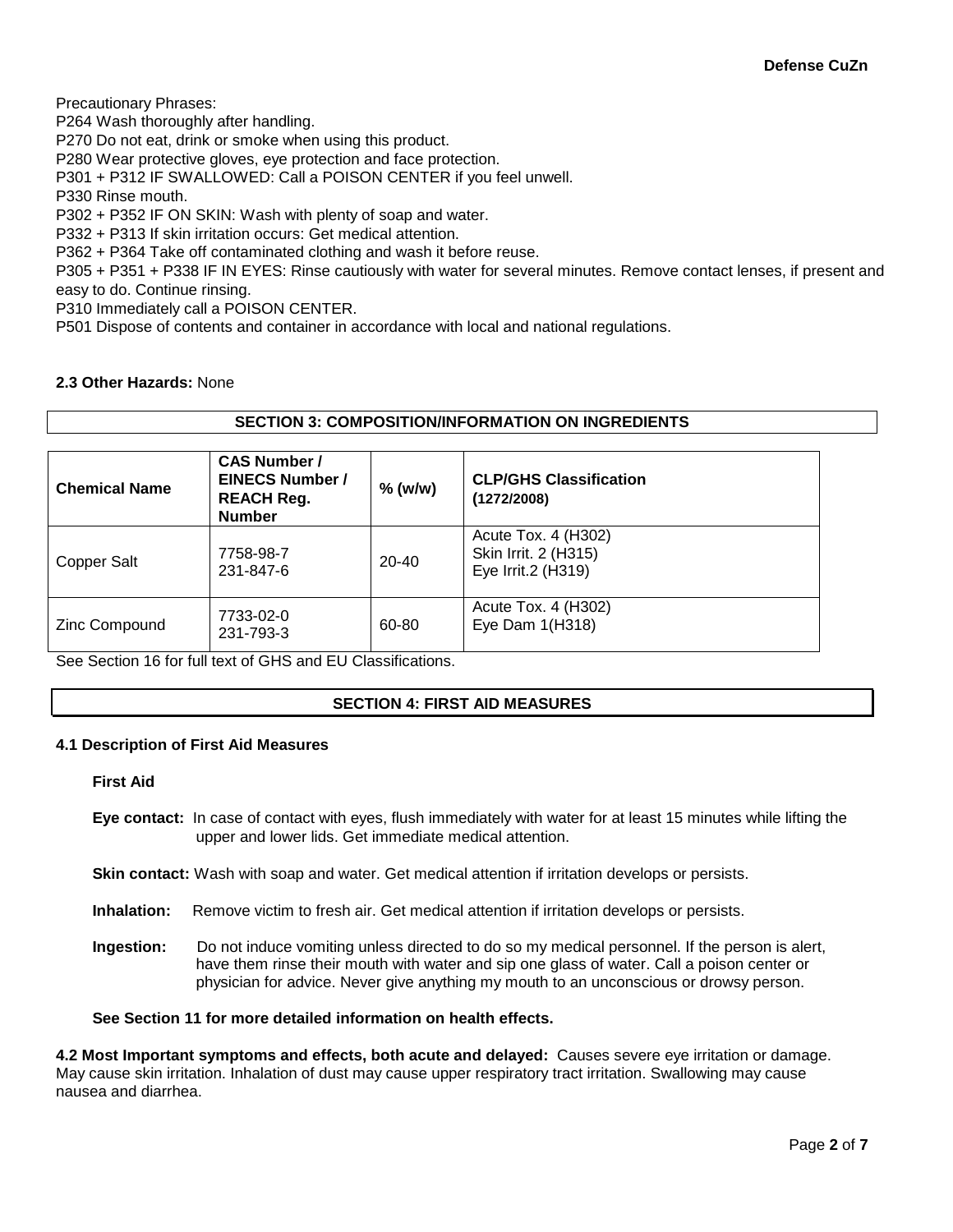**4.3 Indication of any immediate medical attention and special treatment needed**: If eye contact occurs, get immediate medical attention.

# **SECTION 5: FIREFIGHTING MEASURES**

**5.1 Extinguishing Media:** Use media appropriate for the surrounding fire. Cool fire exposed containers with water.

# **5.2 Special Hazards Arising from the Substance or Mixture Unusual Fire and Explosion Hazards:** None **Combustion Products:** Oxides of carbon, copper and zinc.

**5.3 Advice for Fire-Fighters:** Self-contained breathing apparatus and protective clothing should be worn in fighting fires involving chemicals. Determine the need to evacuate or isolate the area according to your local emergency plan. Use water spray to keep fire exposed containers cool.

# **SECTION 6: ACCIDENTAL RELEASE MEASURES**

## **6.1 Personal Precautions, Protective Equipment and Emergency Procedures:**

Wear appropriate protective equipment. Avoid direct contact with spilled material.

## **6.2 Environmental Precautions:**

Prevent entry in storm sewers and waterways. Report spill as required by local and national regulations.

# **6.3 Methods and Material for Containment and Cleaning Up:**

Carefully collect and place in an appropriate container for disposal. Avoid generating dust. Wash spill site with water.

## **6.4 Reference to Other Sections:**

Refer to Section 8 for personal protective equipment and Section 13 for disposal information.

# **SECTION 7: HANDLING and STORAGE**

## **7.1 Precautions for Safe Handling**:

Avoid contact with eye skin and clothing. Use with adequate ventilation. Use reasonable care in handling. Do not eat, drink or smoke while using product. Wash thoroughly with soap and water after handing.

## **7.2 Conditions for Safe Storage, Including any Incompatibilities**:

Protect containers from physical damage. Keep containers closed. Empty containers retain product residues. Follow all SDS precautions in handling empty containers. Store away from food and feed.

## **7.3 Specific end use(s):**

**Industrial uses:** None identified **Professional uses:** Soil Amendment

# **SECTION 8: EXPOSURE CONTROLS/PERSONAL PROTECTION**

## **8.1 Control Parameters:**

| <b>Chemical Name</b>                      | <b>US OEL</b>                                              | <b>EU IOEL</b>   | UK OEL                      | <b>Biological Limit</b><br>Value |
|-------------------------------------------|------------------------------------------------------------|------------------|-----------------------------|----------------------------------|
| Copper Salt (as<br>copper dust and mists) | 1 mg/m3 TWA<br>OSHA PEL<br>1 mg/m3 TWA<br><b>ACGIH TLV</b> | None Established | 1 mg/m3 TWA<br>2 mg/m3 STEL | None Established                 |
| Zinc Compound                             | None Established                                           | None Established | None Established            | None Established                 |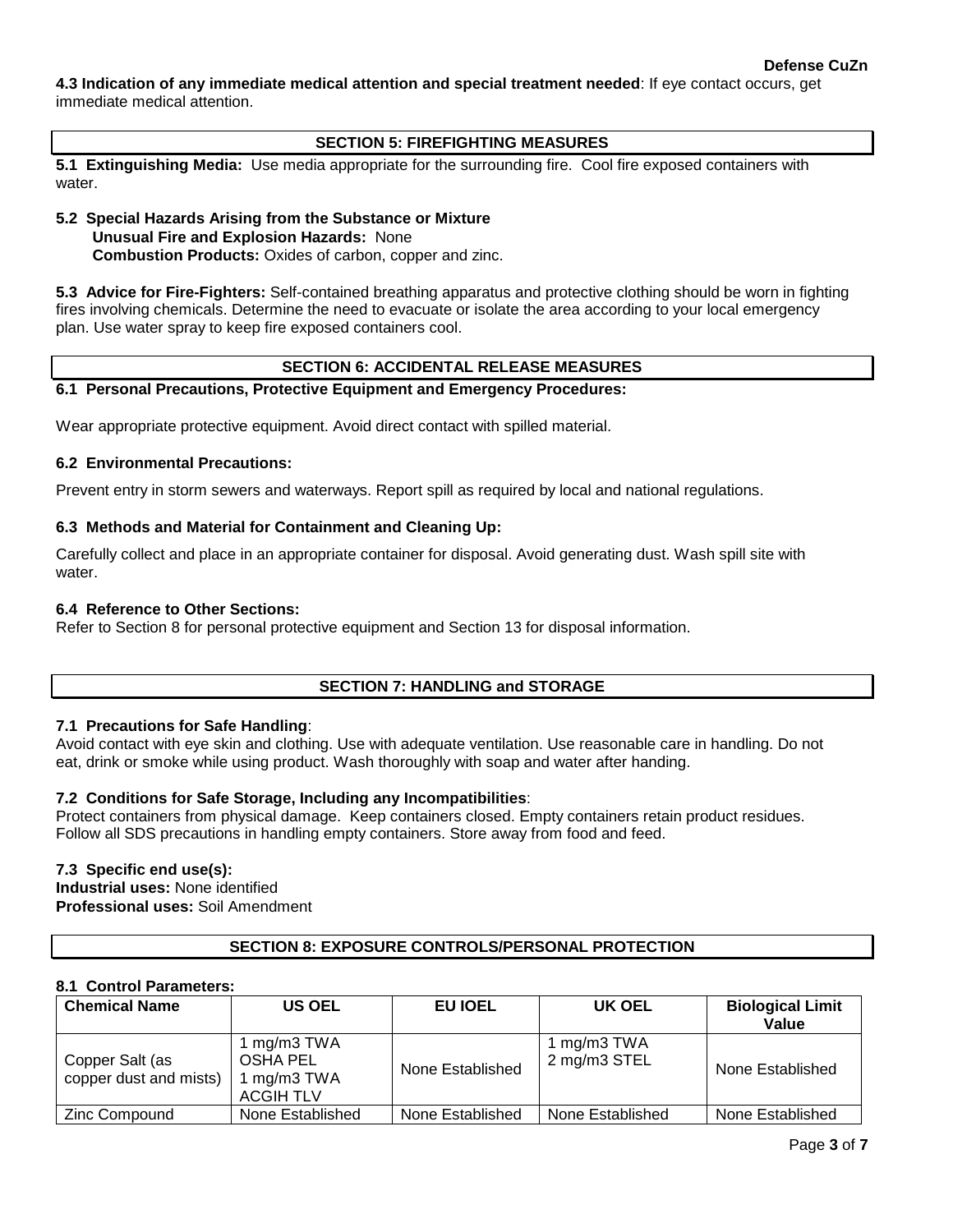# **8.2 Exposure Controls:**

**Recommended Monitoring Procedures:** None established.

**Appropriate Engineering Controls:** Good outdoor ventilation should be adequate under normal conditions of use.

#### **Personal Protective Measurers**

**Eye/face Protection:** Chemical goggles recommended to prevent eye contact.

**Skin Protection:** Impervious clothing is recommended to avoid skin contact.

**Hands:** Impervious gloves such as natural rubber, butyl rubber or neoprene are recommended if needed to avoid skin contact.

**Respiratory Protection:** None needed under normal use conditions with adequate ventilation. If dust is excessive, an approved particulate respirator can be used. Use respirators in accordance with local and national regulations.

**Other protection:** Suitable washing facilities should be available in the work area.

#### **SECTION 9: PHYSICAL and CHEMICAL PROPERTIES**

#### **9.1 Information on basic Physical and Chemical Properties**

**Appearance**: White**/**Blue powder. **Odor:** Sulfur **Odor Threshold:** Not available *pH: Not available* **pH: Not available Melting/Freezing Point:** Not determined **Boiling Point:** Not applicable **Flash Point:** Not flammable **Evaporation Rate:** Not applicable **Lower Flammability Limit:** Not applicable **Upper Flammability Limit:** Not applicable **Vapor Density(Air=1):** Not applicable **Relative Density:** Not available **Viscosity:** Not applicable **Explosive Properties:** None<br> **Oxidizing Properties:** None **Explosive Constants Specific Gravity (H<sub>2</sub>O= 1):** N **Oxidizing Properties:** None **Specific Gravity (H<sub>2</sub>O= 1):** Not available **Molecular Formula:** Mixture **Molecular Weight:** Mixture

**Vapor Pressure:** Not applicable

**Solubility:** Completely Soluble in Water **Octanol/Water Partition Coefficient:** Not determined **Autoignition Temperature:** None **Decomposition Temperature:** Not determined **Molecular Weight: Mixture** 

#### **9.2 Other Information:** None available

## **SECTION 10: STABILITY and REACTIVITY**

- **10.1 Reactivity:** Not reactive under normal conditions.
- **10.2 Chemical Stability:** Stable.
- **10.3 Possibility of Hazardous Reactions:** None known.
- **10.4 Conditions to Avoid:** Avoid excessive heat.
- **10.5 Incompatible Materials:** Incompatible with oxidizing agents.
- **10.6 Hazardous Decomposition Products:** Decomposition may produce oxides of carbon, copper and zinc.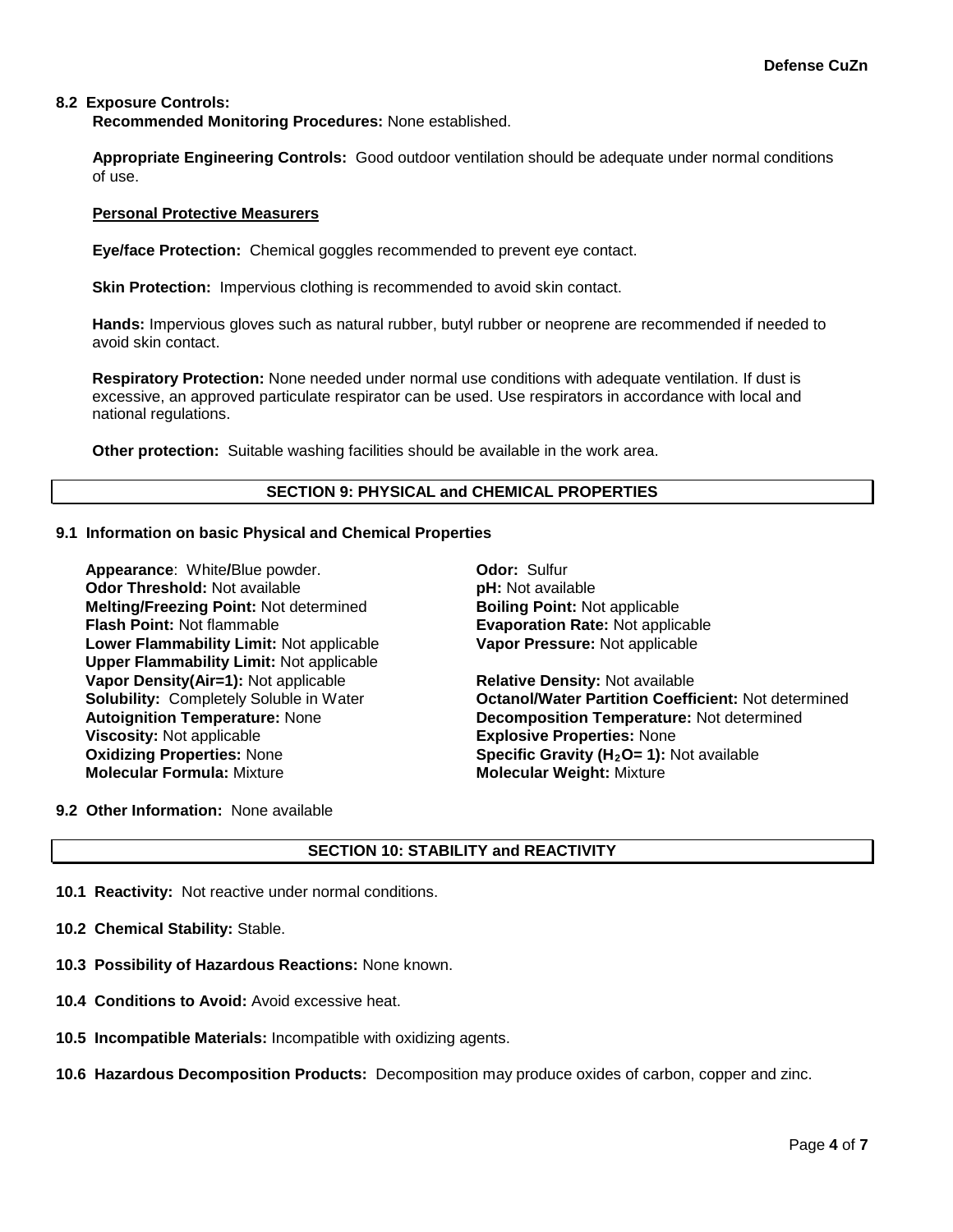## **SECTION 11: TOXICOLOGICAL INFORMATION**

**11.1 Information on Toxicological Effects:** 

**Potential Health Effects:**

**Eye Contact:** Causes irritation with redness, tearing and stinging. Possible permanent eye damage may occur.

**Skin contact:** Causes skin irritation with redness and cracking of the skin.

**Inhalation:** Excessive inhalation of dust may cause upper respiratory tract irritation.

**Ingestion:** Swallowing may cause gastrointestinal effects including nausea and diarrhea.

**Acute toxicity:** No acute toxicity data available for the product. Calculated ATE for the mixture: Oral LD50 1032 mg/kg

Zinc compound: Oral rat LD50 1710 mg/kg; Dermal rabbit >2000 mg/kg; Inhalation rat LC50 8.3 mg/m3 /4 hr Copper salt: Oral rat LD50 481 mg/kg; Dermal rat LD50 >2000 mg/kg.

**Skin corrosion/irritation:** Copper salt is not irritating to rabbit skin. Zinc compound is not irritating to rabbit skin.

**Eye damage/ irritation:** Copper salt is highly irritating to rabbit eyes. Zinc compound has been shown to cause severe ocular irritation in rabbit eyes.

**Respiratory Irritation:** No data available. Expected to cause only temporary irritation.

**Respiratory Sensitization:** No data available.

**Skin Sensitization:** Zinc compound was not sensitizing in a mouse local lymph node assay. Copper salt was not sensitizing based on studies with guinea pigs.

**Germ Cell Mutagenicity:** Zinc compound was negative in an AMES test, an in vitro gene mutation assay and an in vivo micronucleus assay. Copper salt was negative in the AMES test, an in vivo mammalian erythrocyte micronucleus test and an in vivo unscheduled DNA synthesis test with mammalian liver cells

**Carcinogenicity:** No data available. None of the components of this product are listed as carcinogens by IARC or the EU Dangerous Substances Directive.

**Reproductive Toxicity:** Zinc compound was orally administered to female mice during gestation. No adverse maternal or fetoxic effects were seen. NOAEL 30 mg/kg. In a two generational studies, rats were orally administered copper salt for 70 days up to 1500 ppm. No reproductive toxicity was seen at any concentration. NOAEL 1500 ppm for parental animals. NOEAL 1000 ppm for offspring.

## **Specific Target Organ Toxicity**:

Single Exposure: No data available.

Repeat Exposure: In a 13 week study, mice were administered up to 30,000 ppm of zinc compound. Adverse effects were seen only in the 30,000 ppm level. NOEL: 3,000 ppm (458 mg/kg). In a 13 week chronic study, rats were fed up to 16000 ppm in their food. Decreased weights of the heart, kidney liver and thymus were found in the high dosed animals. NOEAL 1000 ppm.

## **SECTION 12: ECOLOGICAL INFORMATION**

**12.1 Toxicity:** No toxicity data available for the product.

Copper salt: 96 hr LC50 Rainbow trout 0.0138; 48 hr LC50 daphnia magna 0.0094 mg/L; 72 hr EC50 Chlamydomonas reinhardtii 0.233 mg/L

Zinc compound: 96 hr LC50 Pimephales promelas 300 ug/L (0.3 mg/L); 48 hr LC50 daphnia magna 259 ug/L (0.259 mg/L); 72 hr IC50 Pseudokirchnerella subcapitata 136 ug/kg (0.136 mg/kg).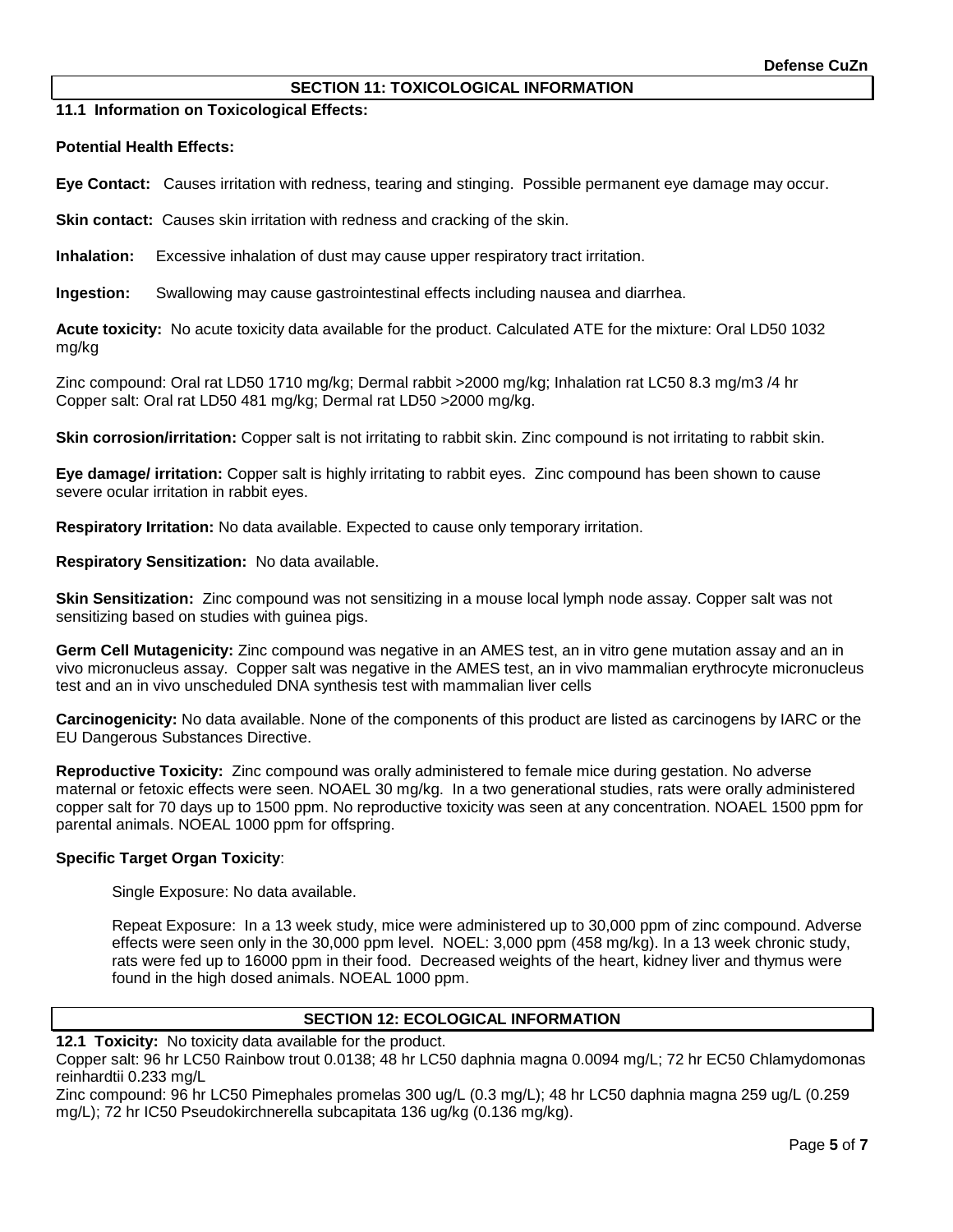**12.2 Persistence and degradability:** Biodegradation is not applicable to inorganic substances such as zinc compound, and copper salt.

**12.3 Bioaccumulative Potential:** No data available.

**12.4 Mobility in Soil:** In the soil, product follows natural cycle to provide plant nutrients.

**12.5 Results of PVT and vPvB assessment:** Not required.

**12.6 Other Adverse Effects:** No data available.

## **SECTION 13: DISPOSAL CONSIDERATIONS**

#### **13.1 Waste Treatment Methods:**

Dispose in accordance with local/ and national regulations. Not considered hazardous waste according to EU regulations.

**SECTION 14: TRANSPORTATION INFORMATION**

|                        | <b>14.1 UN</b><br><b>Number</b> | 14.2 UN Proper Shipping Name                                                       | 14.3<br>Hazard<br>Class(s) | 14.4<br>Packing<br>Group         | 14.5<br>Environmental<br><b>Hazards</b> |
|------------------------|---------------------------------|------------------------------------------------------------------------------------|----------------------------|----------------------------------|-----------------------------------------|
| <b>US DOT</b>          | None                            | Environmentally Hazardous Substance, solid<br>n.o.s. (copper salt)                 | 9                          | $\mathop{\mathrm{III}}\nolimits$ | <b>Yes</b>                              |
| Canadian<br><b>TDG</b> | None                            | Environmentally Hazardous Substance, solid<br>n.o.s. (copper salt)                 | 9                          | $\mathbf{I}$                     | Yes                                     |
| EU<br><b>ADR/RID</b>   | <b>UN3077</b>                   | Environmentally Hazardous Substance, solid<br>n.o.s. (zinc compound, copper salt)  | 9                          | $\mathop{\mathrm{III}}\nolimits$ | Yes                                     |
| <b>IMDG</b>            | <b>UN3077</b>                   | Environmentally Hazardous Substance, solid,<br>n.o.s. (zinc compound, copper salt) | $\mathbf{Q}$               | III                              | Yes                                     |
| <b>IATA/ICAO</b>       | <b>UN3077</b>                   | Environmentally Hazardous Substance, solid,<br>n.o.s. (zinc compound, copper salt) | $\mathbf Q$                | $\mathbf{I}$                     | Yes                                     |

## **14.6 Special Precautions for User:** None

#### **14.7 Transport in Bulk According to Annex III MARPOL 73/78 and the IBC Code:** Not determined.

#### **SECTION 15: REGULATORY INFORMATION**

#### **15.1 Safety, Health and Environmental Regulations/Legislation Specific for the Substance or Mixture**

#### **US Regulations**

**CERCLA Section 103:** The normal application of fertilizers is exempt from CERCLA reporting. If an accidental release occurs, contact Floratine Products Group for information.

#### **SARA Hazard Category (311/312):** Acute Health Hazard

**SARA 313:** Products used in routine agricultural operations and fertilizers held for resale by retailers is excluded from SARA 313 reporting. Contact Floratine Products Group for additional information.

**California Proposition 65:** This product contains the following substances known to the State of California to cause cancer and/or reproductive harm (birth defects): None known